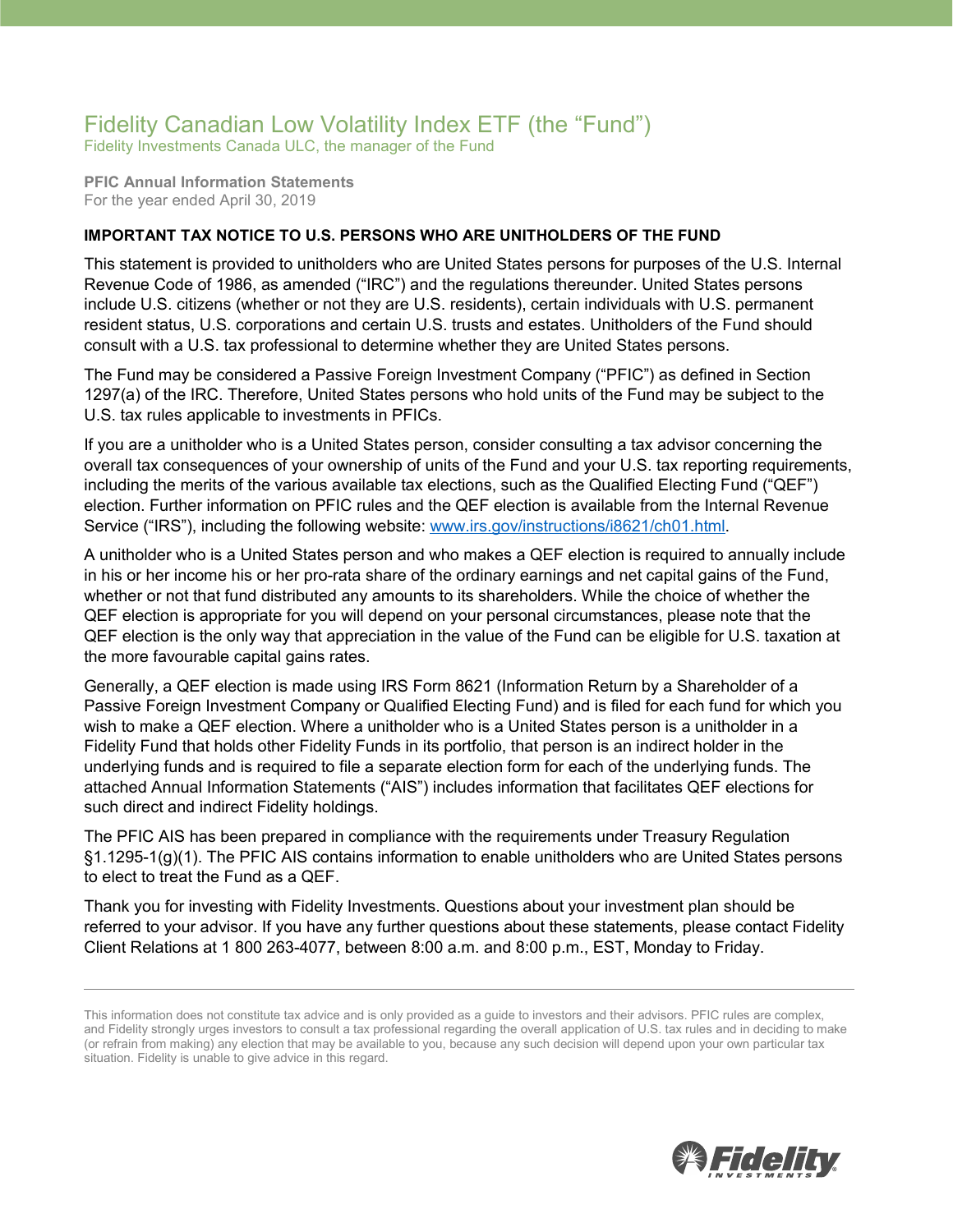## Fidelity Canadian Low Volatility Index ETF

**PFIC Annual Information Statements (US\$)** For the Fund's PFIC taxation year ended April 30, 2019

- 1. This Information Statement applies to the PFIC taxation year of Fidelity Canadian Low Volatility Index ETF (the "Fund") commencing on January 24, 2019 and ending on April 30, 2019.
- 2. The per-unit, per-day amounts of ordinary earnings and net capital gains for each class or series, as applicable, of the Fund and its lower tiered fund(s), as applicable, for the period specified in paragraph (1) are as follows:

| <b>FIDELITY FUND HELD</b>                            | <b>ORDINARY</b>    | <b>NET CAPITAL</b> | <b>CASH</b>             | <b>PROPERTY</b>         |
|------------------------------------------------------|--------------------|--------------------|-------------------------|-------------------------|
| <b>DIRECTLY</b>                                      | <b>EARNINGS \$</b> | <b>GAIN \$</b>     | <b>DISTRIBUTIONS \$</b> | <b>DISTRIBUTIONS \$</b> |
| <b>Fidelity Canadian Low</b><br>Volatility Index ETF | 0.0025             | 0.0000             | 0.0000                  | 0.0000                  |

To determine your pro-rata share of the amounts above, multiply the amounts by the number of units of each class or series, as applicable, of units of the Fund you held during the year. Here is an example to illustrate the calculation using the per-unit, per-day factors:

You own 100 units of Fund A from the period January 1, 2019, through June 30, 2019. You purchased an additional 100 units of Fund A on July 1, 2019. You did not sell any units of the Fund at any time during the year.

The Fund's ordinary earnings were \$0.001 per unit, per day.

Result: Your ordinary earnings for 2019 are (\$0.001 \* 181 days \* 100) + (\$0.001 \*184 days\* 200) = \$54.90.